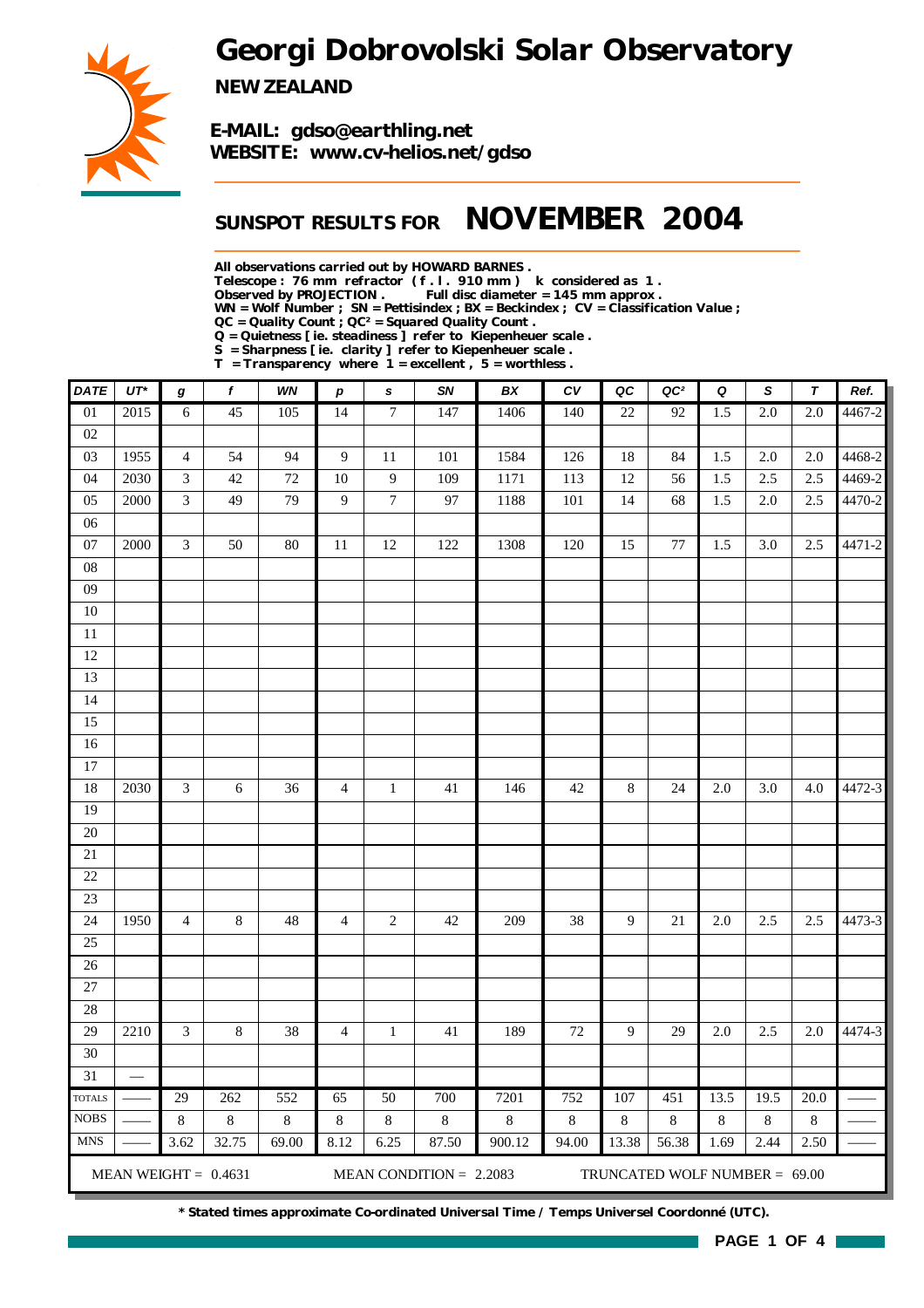## *Georgi Dobrovolski Solar Observatory*

## *SUNSPOT DISTRIBUTION & INTER-SOL INDICES FOR NOVEMBER 2004*

*All observations carried out by HOWARD BARNES .*

*Telescope : 76 mm refractor ( f . l . 910 mm ) .*

*Observed by PROJECTION . Full disc diameter = 145 mm approx . IS = Inter-Sol Index .*

*gr = number of multi-spot groups .*

*grfp = number of umbræ within penumbræ within the groups (gr) .*

*grf = number of non-penumbral spots within the groups (gr) .*

*efp = number of single penumbral spots .*

*ef = number of single non-penumbral spots .*

*Q = Quietness [ ie. steadiness ] refer to Kiepenheuer scale .*

*S = Sharpness [ ie. clarity ] refer to Kiepenheuer scale .*

*T = Transparency where 1 = excellent , 5 = worthless .*

| DATE            | $U\mathcal{T}$           | IS               | gr                      | grfp           | grf              | efp              | $_{\rm ef}$      | $\pmb Q$ | $\pmb{\mathsf{s}}$ | $\pmb{\tau}$ | Ref.   |
|-----------------|--------------------------|------------------|-------------------------|----------------|------------------|------------------|------------------|----------|--------------------|--------------|--------|
| 01              | 2015                     | 49               | $\overline{4}$          | 36             | $\overline{7}$   | $\overline{2}$   | $\overline{0}$   | 1.5      | 2.0                | 2.0          | 4467-2 |
| 02              |                          |                  |                         |                |                  |                  |                  |          |                    |              |        |
| 03              | 1955                     | 58               | $\overline{4}$          | 43             | $11\,$           | $\boldsymbol{0}$ | $\boldsymbol{0}$ | $1.5\,$  | $2.0\,$            | 2.0          | 4468-2 |
| 04              | 2030                     | 44               | $\overline{c}$          | 32             | $\overline{9}$   | $\,1\,$          | $\boldsymbol{0}$ | 1.5      | 2.5                | 2.5          | 4469-2 |
| 05              | 2000                     | 52               | $\overline{\mathbf{3}}$ | $42\,$         | $\boldsymbol{7}$ | $\boldsymbol{0}$ | $\boldsymbol{0}$ | $1.5\,$  | $2.0\,$            | $2.5\,$      | 4470-2 |
| $06\,$          |                          |                  |                         |                |                  |                  |                  |          |                    |              |        |
| $07\,$          | 2000                     | 53               | $\mathfrak{Z}$          | 38             | $12\,$           | $\boldsymbol{0}$ | $\boldsymbol{0}$ | 1.5      | 3.0                | 2.5          | 4471-2 |
| ${\bf 08}$      |                          |                  |                         |                |                  |                  |                  |          |                    |              |        |
| $09\,$          |                          |                  |                         |                |                  |                  |                  |          |                    |              |        |
| $10\,$          |                          |                  |                         |                |                  |                  |                  |          |                    |              |        |
| $11\,$          |                          |                  |                         |                |                  |                  |                  |          |                    |              |        |
| 12              |                          |                  |                         |                |                  |                  |                  |          |                    |              |        |
| 13              |                          |                  |                         |                |                  |                  |                  |          |                    |              |        |
| 14              |                          |                  |                         |                |                  |                  |                  |          |                    |              |        |
| 15              |                          |                  |                         |                |                  |                  |                  |          |                    |              |        |
| 16              |                          |                  |                         |                |                  |                  |                  |          |                    |              |        |
| $\overline{17}$ |                          |                  |                         |                |                  |                  |                  |          |                    |              |        |
| $18\,$          | 2030                     | $\boldsymbol{7}$ | $\,1\,$                 | 3              | $\,1\,$          | $\sqrt{2}$       | $\boldsymbol{0}$ | $2.0\,$  | 3.0                | 4.0          | 4472-3 |
| 19              |                          |                  |                         |                |                  |                  |                  |          |                    |              |        |
| $\overline{20}$ |                          |                  |                         |                |                  |                  |                  |          |                    |              |        |
| $21\,$          |                          |                  |                         |                |                  |                  |                  |          |                    |              |        |
| 22              |                          |                  |                         |                |                  |                  |                  |          |                    |              |        |
| 23              |                          |                  |                         |                |                  |                  |                  |          |                    |              |        |
| 24              | 1950                     | $10\,$           | $\sqrt{2}$              | $\overline{4}$ | $\sqrt{2}$       | $\sqrt{2}$       | $\boldsymbol{0}$ | $2.0\,$  | 2.5                | 2.5          | 4473-3 |
| 25              |                          |                  |                         |                |                  |                  |                  |          |                    |              |        |
| $26\,$          |                          |                  |                         |                |                  |                  |                  |          |                    |              |        |
| 27              |                          |                  |                         |                |                  |                  |                  |          |                    |              |        |
| $28\,$          |                          |                  |                         |                |                  |                  |                  |          |                    |              |        |
| $\overline{29}$ | 2210                     | $\overline{9}$   | $\overline{1}$          | $\overline{5}$ | $\overline{1}$   | $\overline{2}$   | $\boldsymbol{0}$ | $2.0\,$  | $2.5\,$            | $2.0\,$      | 4474-3 |
| 30              |                          |                  |                         |                |                  |                  |                  |          |                    |              |        |
| 31              | $\overline{\phantom{m}}$ |                  |                         |                |                  |                  |                  |          |                    |              |        |
| <b>TOTALS</b>   |                          | 282              | 20                      | 203            | 50               | $\overline{9}$   | $\overline{0}$   | 13.5     | 19.5               | 20.0         |        |
| $\rm{NOBS}$     |                          | $\,8\,$          | $\,8\,$                 | $8\,$          | $\,8\,$          | $\,8\,$          | $8\,$            | $8\,$    | $8\,$              | $8\,$        |        |
| <b>MNS</b>      |                          | 35.25            | 2.50                    | 25.38          | 6.25             | 1.12             | $0.00\,$         | 1.69     | 2.44               | 2.50         |        |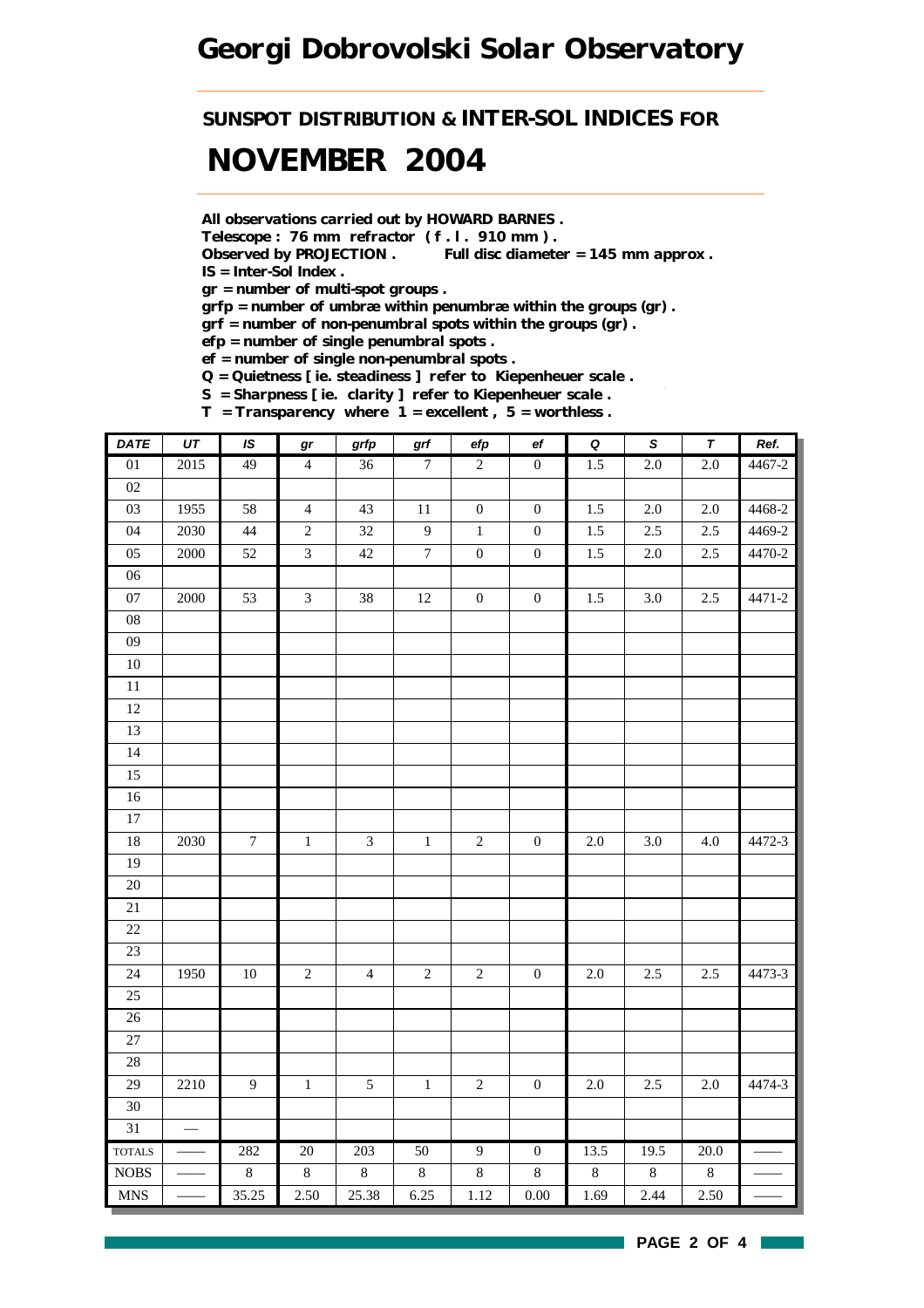### *SUNSPOT CENSUS BY CLASSIFICATION FOR*

# *NOVEMBER 2004*

*All observations carried out by HOWARD BARNES . Telescope : 76 mm refractor ( f . l . 910 mm ) . Full disc diameter = 145 mm approx . IF 2 OR MORE REGIONS ARE OF THE SAME CLASSIFICATION , THEN SUNSPOT COUNTS ARE SEPARATED BY SOLIDI ( / ) .*

| DATE                       | UT                       |                  | $\boldsymbol{A}$ |                  | В                |                  | $\boldsymbol{c}$            | D<br>$\pmb{E}$   |                                           | $\pmb{\digamma}$ |                  |                  | G                               |                  | $\boldsymbol{H}$ |                  | J                |                  |                  |
|----------------------------|--------------------------|------------------|------------------|------------------|------------------|------------------|-----------------------------|------------------|-------------------------------------------|------------------|------------------|------------------|---------------------------------|------------------|------------------|------------------|------------------|------------------|------------------|
|                            |                          | $\boldsymbol{g}$ | $\boldsymbol{f}$ | $\bm{g}$         | $\boldsymbol{f}$ | $\bm{g}$         | $\pmb{f}$                   | $\bm{g}$         | $\boldsymbol{f}$                          | $\bm{g}$         | $\pmb{f}$        | $\boldsymbol{g}$ | $\pmb{f}$                       | $\bm{g}$         | $\mathbf{f}$     | g                | $\pmb{f}$        | $\boldsymbol{g}$ | $\mathbf{f}$     |
| 01                         | 2015                     | $\overline{0}$   | $\overline{0}$   | $\overline{0}$   | $\overline{0}$   | $\mathbf{0}$     | $\mathbf{0}$                | $\mathfrak{Z}$   | 3/4/5                                     | $\boldsymbol{0}$ | $\boldsymbol{0}$ | $\mathbf{1}$     | $31\,$                          | $\overline{0}$   | $\overline{0}$   | $\mathbf{0}$     | $\overline{0}$   | 2                | 1/1              |
| 02                         |                          |                  |                  |                  |                  |                  |                             |                  |                                           |                  |                  |                  |                                 |                  |                  |                  |                  |                  |                  |
| $03\,$                     | 1955                     | $\overline{0}$   | $\boldsymbol{0}$ | $\mathbf{0}$     | $\boldsymbol{0}$ | $\overline{0}$   | $\boldsymbol{0}$            | $\mathbf{3}$     | 2/4/14                                    | $\boldsymbol{0}$ | $\boldsymbol{0}$ | $\mathbf{1}$     | 34                              | $\boldsymbol{0}$ | $\boldsymbol{0}$ | $\boldsymbol{0}$ | $\boldsymbol{0}$ | $\mathbf{0}$     | $\boldsymbol{0}$ |
| $04\,$                     | 2030                     | $\mathbf{0}$     | $\boldsymbol{0}$ | $\boldsymbol{0}$ | $\boldsymbol{0}$ | $\boldsymbol{0}$ | $\boldsymbol{0}$            | $\mathbf{1}$     | 19                                        | $\boldsymbol{0}$ | $\boldsymbol{0}$ | $\mathbf{1}$     | $22\,$                          | $\boldsymbol{0}$ | $\boldsymbol{0}$ | $\boldsymbol{0}$ | $\boldsymbol{0}$ | $\mathbf{1}$     | $\mathbf{1}$     |
| 05                         | 2000                     | $\boldsymbol{0}$ | $\mathbf{0}$     | $\boldsymbol{0}$ | $\mathbf{0}$     | $\boldsymbol{0}$ | $\boldsymbol{0}$            | $\overline{2}$   | 4/28                                      | $\boldsymbol{0}$ | $\boldsymbol{0}$ | $\mathbf{1}$     | 17                              | $\boldsymbol{0}$ | $\mathbf{0}$     | $\mathbf{0}$     | $\mathbf{0}$     | $\boldsymbol{0}$ | $\boldsymbol{0}$ |
| $06\,$                     |                          |                  |                  |                  |                  |                  |                             |                  |                                           |                  |                  |                  |                                 |                  |                  |                  |                  |                  |                  |
| 07                         | 2000                     | $\mathbf{0}$     | $\boldsymbol{0}$ | $\mathbf{0}$     | $\boldsymbol{0}$ | $\overline{0}$   | $\boldsymbol{0}$            | $\mathbf{1}$     | $\overline{9}$                            | $\mathbf{1}$     | $30\,$           | $\mathbf{1}$     | $11\,$                          | $\boldsymbol{0}$ | $\boldsymbol{0}$ | $\boldsymbol{0}$ | $\boldsymbol{0}$ | $\boldsymbol{0}$ | $\boldsymbol{0}$ |
| $08\,$                     |                          |                  |                  |                  |                  |                  |                             |                  |                                           |                  |                  |                  |                                 |                  |                  |                  |                  |                  |                  |
| $09\,$                     |                          |                  |                  |                  |                  |                  |                             |                  |                                           |                  |                  |                  |                                 |                  |                  |                  |                  |                  |                  |
| $10\,$                     |                          |                  |                  |                  |                  |                  |                             |                  |                                           |                  |                  |                  |                                 |                  |                  |                  |                  |                  |                  |
| 11                         |                          |                  |                  |                  |                  |                  |                             |                  |                                           |                  |                  |                  |                                 |                  |                  |                  |                  |                  |                  |
| 12                         |                          |                  |                  |                  |                  |                  |                             |                  |                                           |                  |                  |                  |                                 |                  |                  |                  |                  |                  |                  |
| $13\,$                     |                          |                  |                  |                  |                  |                  |                             |                  |                                           |                  |                  |                  |                                 |                  |                  |                  |                  |                  |                  |
| 14                         |                          |                  |                  |                  |                  |                  |                             |                  |                                           |                  |                  |                  |                                 |                  |                  |                  |                  |                  |                  |
| 15                         |                          |                  |                  |                  |                  |                  |                             |                  |                                           |                  |                  |                  |                                 |                  |                  |                  |                  |                  |                  |
| 16                         |                          |                  |                  |                  |                  |                  |                             |                  |                                           |                  |                  |                  |                                 |                  |                  |                  |                  |                  |                  |
| 17                         |                          |                  |                  |                  |                  |                  |                             |                  |                                           |                  |                  |                  |                                 |                  |                  |                  |                  |                  |                  |
| 18                         | 2030                     | $\overline{0}$   | $\boldsymbol{0}$ | $\boldsymbol{0}$ | $\boldsymbol{0}$ | $\overline{0}$   | $\boldsymbol{0}$            | $\mathbf{1}$     | $\overline{4}$                            | $\boldsymbol{0}$ | $\boldsymbol{0}$ | $\boldsymbol{0}$ | $\boldsymbol{0}$                | $\boldsymbol{0}$ | $\boldsymbol{0}$ | $\boldsymbol{0}$ | $\boldsymbol{0}$ | $\mathbf{2}$     | 1/1              |
| 19                         |                          |                  |                  |                  |                  |                  |                             |                  |                                           |                  |                  |                  |                                 |                  |                  |                  |                  |                  |                  |
| 20                         |                          |                  |                  |                  |                  |                  |                             |                  |                                           |                  |                  |                  |                                 |                  |                  |                  |                  |                  |                  |
| 21                         |                          |                  |                  |                  |                  |                  |                             |                  |                                           |                  |                  |                  |                                 |                  |                  |                  |                  |                  |                  |
| $22\,$                     |                          |                  |                  |                  |                  |                  |                             |                  |                                           |                  |                  |                  |                                 |                  |                  |                  |                  |                  |                  |
| 23                         |                          |                  |                  |                  |                  |                  |                             |                  |                                           |                  |                  |                  |                                 |                  |                  |                  |                  |                  |                  |
| 24                         | 1950                     | $\mathbf{0}$     | $\boldsymbol{0}$ | $\mathbf{0}$     | $\mathbf{0}$     | $\mathbf{1}$     | $\mathfrak{Z}$              | $\boldsymbol{0}$ | $\boldsymbol{0}$                          | $\boldsymbol{0}$ | $\boldsymbol{0}$ | $\boldsymbol{0}$ | $\boldsymbol{0}$                | $\boldsymbol{0}$ | $\mathbf{0}$     | $\boldsymbol{0}$ | $\boldsymbol{0}$ | $\mathfrak{Z}$   | 1/1/3            |
| 25                         |                          |                  |                  |                  |                  |                  |                             |                  |                                           |                  |                  |                  |                                 |                  |                  |                  |                  |                  |                  |
| $26\,$                     |                          |                  |                  |                  |                  |                  |                             |                  |                                           |                  |                  |                  |                                 |                  |                  |                  |                  |                  |                  |
| 27                         |                          |                  |                  |                  |                  |                  |                             |                  |                                           |                  |                  |                  |                                 |                  |                  |                  |                  |                  |                  |
| 28                         |                          |                  |                  |                  |                  |                  |                             |                  |                                           |                  |                  |                  |                                 |                  |                  |                  |                  |                  |                  |
| 29                         | 2210                     | $\boldsymbol{0}$ | $\boldsymbol{0}$ | $\boldsymbol{0}$ | $\boldsymbol{0}$ | $\boldsymbol{0}$ | $\boldsymbol{0}$            | $\mathbf{1}$     | 6                                         | $\boldsymbol{0}$ | $\boldsymbol{0}$ | $\boldsymbol{0}$ | $\boldsymbol{0}$                | $\boldsymbol{0}$ | $\boldsymbol{0}$ | $\mathbf{1}$     | $\mathbf{1}$     | $\mathbf{1}$     | $\mathbf{1}$     |
| $30\,$                     |                          |                  |                  |                  |                  |                  |                             |                  |                                           |                  |                  |                  |                                 |                  |                  |                  |                  |                  |                  |
| $31\,$                     | $\overline{\phantom{0}}$ |                  |                  |                  |                  |                  |                             |                  |                                           |                  |                  |                  |                                 |                  |                  |                  |                  |                  |                  |
| $\overline{\text{TOTALS}}$ |                          | $\boldsymbol{0}$ | $\boldsymbol{0}$ | $\boldsymbol{0}$ | $\boldsymbol{0}$ | $\mathbf{1}$     | $\ensuremath{\mathfrak{Z}}$ | 12               | 102                                       | $\,1\,$          | $30\,$           | $\overline{5}$   | 115                             | $\boldsymbol{0}$ | $\boldsymbol{0}$ | $\mathbf{1}$     | 1                | $\boldsymbol{9}$ | $11\,$           |
|                            |                          |                  |                  |                  |                  |                  |                             |                  | REGIONAL PERCENTAGES                      |                  |                  |                  |                                 |                  |                  |                  |                  |                  |                  |
| $\mathbf{A}$               |                          |                  | $\, {\bf B}$     |                  | ${\bf C}$        |                  | ${\bf D}$                   |                  | ${\bf E}$                                 |                  | ${\bf F}$        | ${\bf G}$        | $\, {\rm H}$                    |                  |                  | $\bf J$          |                  |                  | SIGMAg           |
|                            |                          |                  |                  |                  |                  |                  |                             |                  |                                           |                  |                  |                  |                                 |                  |                  |                  |                  |                  |                  |
| $0.0\,$                    |                          |                  | $0.0\,$          |                  | $3.4\,$          |                  | 41.4                        |                  | $3.4\,$                                   |                  | 17.2             | $0.0\,$          | 3.4                             |                  |                  | $31.0\,$         |                  |                  | $29\,$           |
|                            |                          |                  |                  |                  | $NOBS = 8$       |                  |                             |                  | $\frac{\text{p}}{\text{s}}$ mean = 2.2812 |                  |                  |                  | $f/g$ mean = 9.3333             |                  |                  |                  |                  |                  |                  |
|                            |                          |                  |                  |                  |                  |                  |                             |                  | $\frac{1}{p}$ / g mean = 2.2414           |                  |                  |                  | $\frac{1}{f}$ / g mean = 9.0345 |                  |                  |                  |                  |                  |                  |
|                            |                          |                  |                  |                  |                  |                  |                             |                  | GROUP COMPLEXITY INDEX $(GCI) = 11.2759$  |                  |                  |                  |                                 |                  |                  |                  |                  |                  |                  |
|                            |                          |                  |                  |                  |                  |                  |                             |                  |                                           |                  |                  |                  |                                 |                  |                  |                  |                  |                  |                  |